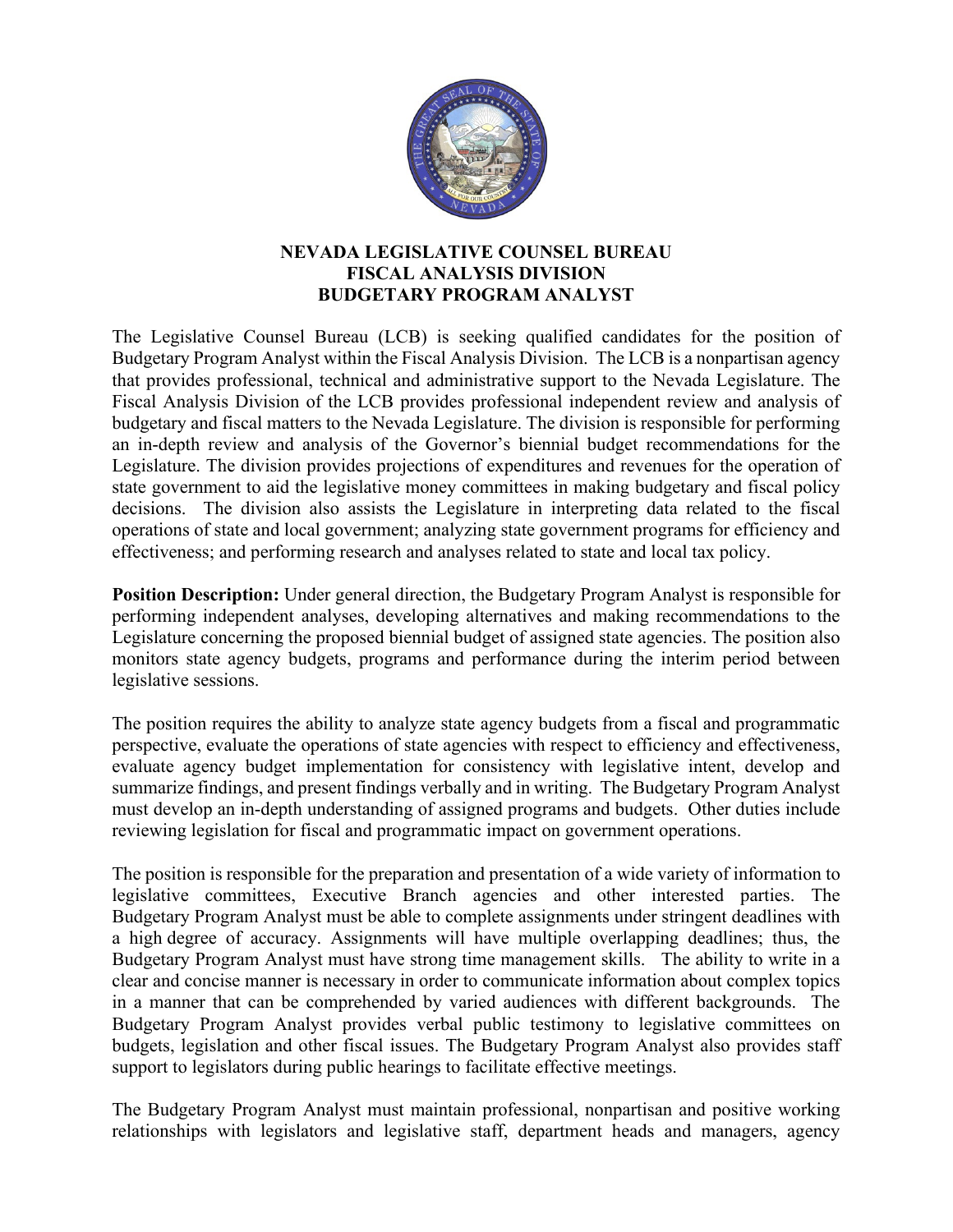fiscal staff and other interested persons participating in the legislative process. Computer literacy is required, including competence with spreadsheet and word processing programs.

**Salary and Benefits:** The annual salary for this position is based on a Grade 42, which has an annual salary range of \$69,739 to \$104,901, based upon the employee/employer paid retirement option. The actual starting salary is determined based upon experience. Benefits include accrual of paid annual leave, paid sick leave, health insurance and membership in the state's retirement plan. An explanation of the retirement options and information regarding state retirement benefits may be accessed at [http://nvpers.org/.](http://nvpers.org/) A description of the current health and dental benefits is available at: [https://pebp.state.nv.us/plans/plan-documents/.](https://pebp.state.nv.us/plans/plan-documents/) Other optional benefits are also available, including a deferred compensation program.

**Qualifications:** A bachelor's degree from an accredited college or university in business administration, public administration, accounting, finance, economics, political science or other closely related fields. Preference will be given to applicants with four years of progressively responsible experience in professional budgeting, financial management or management analysis, or program management; although recent college graduates with less than four years of work experience may also be considered.

**Location:** This position is located in Carson City, Nevada. The offices of the LCB are principally based in Carson City, within and adjacent to the Legislative Building, although the LCB also maintains offices in Las Vegas. The Legislative Building is approximately 20 minutes from Lake Tahoe, 30 minutes from Reno, and 3.5 hours from San Francisco. The Legislative Building shares grounds with the State Capitol Building and the Supreme Court Building, providing a beautiful and pleasant work environment. Carson City and the surrounding areas offer an array of housing options. In addition, Carson City sits at the base of the beautiful Sierra Nevada mountain range and offers world class skiing and golfing, as well as hiking, biking, and various other outdoor activities and cultural events, not to mention an estimated average of over 265 days of sunshine each year!

**Working Environment:** The work is performed in a typical office environment. Significant overtime is required during legislative sessions and other times as necessary to meet the demands of the LCB. Overtime is compensated on a straight hourly basis. In addition, in lieu of monetary compensation, some overtime may be taken as compensatory time to allow additional paid time off during the interim periods between the biennial legislative sessions. A flexible work schedule and some work from home may be available during periods other than during the legislative session.

**Application Process:** All applicants must submit an LCB Employment Application, located at [https://www.leg.state.nv.us/lcb/Admin/EmploymentOpportunities/fiscal-division,](https://www.leg.state.nv.us/lcb/Admin/EmploymentOpportunities/fiscal-division) along with a cover letter and résumé**. This recruitment will close on Wednesday, May 25, 2022.** Please utilize Microsoft Word or PDF format for application materials. Applications may be emailed to [LCBHR-Employment@lcb.state.nv.us,](mailto:LCBHR-Employment@lcb.state.nv.us) or may be mailed to:

Legislative Counsel Bureau Attn: Ken Kruse, Human Resources 401 S. Carson Street Carson City, NV 89701-4747